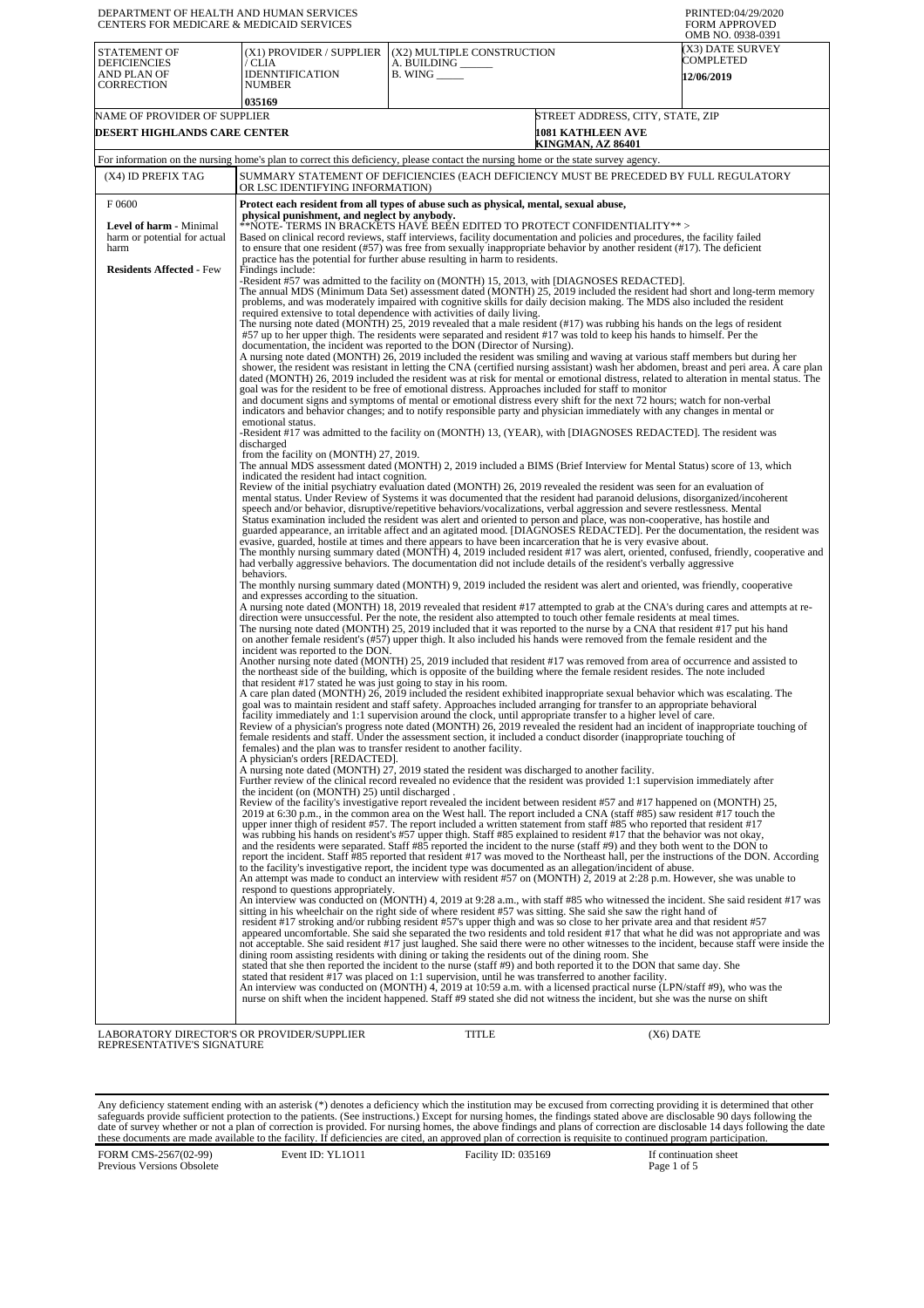| DEPARTMENT OF HEALTH AND HUMAN SERVICES<br>CENTERS FOR MEDICARE & MEDICAID SERVICES                                |                                                                                                                                                                            |                                                                                                                                                                                                                                                                                                                                                                                                                                                                                                                                                                                                                                                                                                                                                                                                                                                                                                                                                                                                                                                                                                                                                                                                                                                                                                                                                                                                                                                                                                                                                                                                                                                                                                                                                                                                                                                                                                                                                                                                                                                                                                                                                                                                                                                                                                                                                                                                                                                                                                                                                                                                                                                                                                                                                                                                                                                             | PRINTED:04/29/2020<br>FORM APPROVED<br>OMB NO. 0938-0391                                                                                                                                                                                                                                                                                                                                                                                                                                                                                                                                                                                                                                                                                                                                                                                                                                                                                                                                                                                                                                                 |
|--------------------------------------------------------------------------------------------------------------------|----------------------------------------------------------------------------------------------------------------------------------------------------------------------------|-------------------------------------------------------------------------------------------------------------------------------------------------------------------------------------------------------------------------------------------------------------------------------------------------------------------------------------------------------------------------------------------------------------------------------------------------------------------------------------------------------------------------------------------------------------------------------------------------------------------------------------------------------------------------------------------------------------------------------------------------------------------------------------------------------------------------------------------------------------------------------------------------------------------------------------------------------------------------------------------------------------------------------------------------------------------------------------------------------------------------------------------------------------------------------------------------------------------------------------------------------------------------------------------------------------------------------------------------------------------------------------------------------------------------------------------------------------------------------------------------------------------------------------------------------------------------------------------------------------------------------------------------------------------------------------------------------------------------------------------------------------------------------------------------------------------------------------------------------------------------------------------------------------------------------------------------------------------------------------------------------------------------------------------------------------------------------------------------------------------------------------------------------------------------------------------------------------------------------------------------------------------------------------------------------------------------------------------------------------------------------------------------------------------------------------------------------------------------------------------------------------------------------------------------------------------------------------------------------------------------------------------------------------------------------------------------------------------------------------------------------------------------------------------------------------------------------------------------------------|----------------------------------------------------------------------------------------------------------------------------------------------------------------------------------------------------------------------------------------------------------------------------------------------------------------------------------------------------------------------------------------------------------------------------------------------------------------------------------------------------------------------------------------------------------------------------------------------------------------------------------------------------------------------------------------------------------------------------------------------------------------------------------------------------------------------------------------------------------------------------------------------------------------------------------------------------------------------------------------------------------------------------------------------------------------------------------------------------------|
| STATEMENT OF<br><b>DEFICIENCIES</b><br>AND PLAN OF<br><b>CORRECTION</b>                                            | (X1) PROVIDER / SUPPLIER<br>/ CLIA<br><b>IDENNTIFICATION</b><br><b>NUMBER</b><br>035169                                                                                    | (X2) MULTIPLE CONSTRUCTION<br>A. BUILDING _<br>$B.$ WING $\_\_\_\_\_\_\_\$                                                                                                                                                                                                                                                                                                                                                                                                                                                                                                                                                                                                                                                                                                                                                                                                                                                                                                                                                                                                                                                                                                                                                                                                                                                                                                                                                                                                                                                                                                                                                                                                                                                                                                                                                                                                                                                                                                                                                                                                                                                                                                                                                                                                                                                                                                                                                                                                                                                                                                                                                                                                                                                                                                                                                                                  | (X3) DATE SURVEY<br>COMPLETED<br><b>12/06/2019</b>                                                                                                                                                                                                                                                                                                                                                                                                                                                                                                                                                                                                                                                                                                                                                                                                                                                                                                                                                                                                                                                       |
| NAME OF PROVIDER OF SUPPLIER<br>DESERT HIGHLANDS CARE CENTER                                                       |                                                                                                                                                                            |                                                                                                                                                                                                                                                                                                                                                                                                                                                                                                                                                                                                                                                                                                                                                                                                                                                                                                                                                                                                                                                                                                                                                                                                                                                                                                                                                                                                                                                                                                                                                                                                                                                                                                                                                                                                                                                                                                                                                                                                                                                                                                                                                                                                                                                                                                                                                                                                                                                                                                                                                                                                                                                                                                                                                                                                                                                             | STREET ADDRESS, CITY, STATE, ZIP<br>1081 KATHLEEN AVE                                                                                                                                                                                                                                                                                                                                                                                                                                                                                                                                                                                                                                                                                                                                                                                                                                                                                                                                                                                                                                                    |
|                                                                                                                    |                                                                                                                                                                            | <b>KINGMAN, AZ 86401</b>                                                                                                                                                                                                                                                                                                                                                                                                                                                                                                                                                                                                                                                                                                                                                                                                                                                                                                                                                                                                                                                                                                                                                                                                                                                                                                                                                                                                                                                                                                                                                                                                                                                                                                                                                                                                                                                                                                                                                                                                                                                                                                                                                                                                                                                                                                                                                                                                                                                                                                                                                                                                                                                                                                                                                                                                                                    |                                                                                                                                                                                                                                                                                                                                                                                                                                                                                                                                                                                                                                                                                                                                                                                                                                                                                                                                                                                                                                                                                                          |
| (X4) ID PREFIX TAG                                                                                                 |                                                                                                                                                                            | For information on the nursing home's plan to correct this deficiency, please contact the nursing home or the state survey agency.<br>SUMMARY STATEMENT OF DEFICIENCIES (EACH DEFICIENCY MUST BE PRECEDED BY FULL REGULATORY                                                                                                                                                                                                                                                                                                                                                                                                                                                                                                                                                                                                                                                                                                                                                                                                                                                                                                                                                                                                                                                                                                                                                                                                                                                                                                                                                                                                                                                                                                                                                                                                                                                                                                                                                                                                                                                                                                                                                                                                                                                                                                                                                                                                                                                                                                                                                                                                                                                                                                                                                                                                                                |                                                                                                                                                                                                                                                                                                                                                                                                                                                                                                                                                                                                                                                                                                                                                                                                                                                                                                                                                                                                                                                                                                          |
|                                                                                                                    | OR LSC IDENTIFYING INFORMATION)                                                                                                                                            |                                                                                                                                                                                                                                                                                                                                                                                                                                                                                                                                                                                                                                                                                                                                                                                                                                                                                                                                                                                                                                                                                                                                                                                                                                                                                                                                                                                                                                                                                                                                                                                                                                                                                                                                                                                                                                                                                                                                                                                                                                                                                                                                                                                                                                                                                                                                                                                                                                                                                                                                                                                                                                                                                                                                                                                                                                                             |                                                                                                                                                                                                                                                                                                                                                                                                                                                                                                                                                                                                                                                                                                                                                                                                                                                                                                                                                                                                                                                                                                          |
| F0600<br><b>Level of harm - Minimal</b><br>harm or potential for actual<br>harm<br><b>Residents Affected - Few</b> | (continued from page 1)<br>incident of a sexual nature between resident #57 and #17.                                                                                       | that day. She stated that around 6:00-6:30 p.m., staff #85 reported that she saw resident #17 rubbing his hand up and down<br>the upper inner thigh up to or close to the groin area of resident #57. She stated that she told resident #17 that what he<br>did was inappropriate. She said resident #17 just laughed about it. She further stated that she and staff #85 went to the<br>and loves to hold someone's hand. She stated the following day after the incident, it was resident #57's shower<br>day. She said that during the shower, resident #57 was resistive and was pushing staff away when they tried to clean her<br>private area. Regarding resident #17, staff #9 said that resident #17 was alert and oriented, with periods of confusions.<br>She stated resident #17 did not have any behaviors, but some residents found him to be creepy. She stated there was one<br>hand of resident #57, but that's about it and nothing sexual had happened. She stated this is the first                                                                                                                                                                                                                                                                                                                                                                                                                                                                                                                                                                                                                                                                                                                                                                                                                                                                                                                                                                                                                                                                                                                                                                                                                                                                                                                                                                                                                                                                                                                                                                                                                                                                                                                                                                                                                                                     | DON to report the incident the same day. Regarding resident #57, staff #9 stated the resident is non-verbal, is cognitively impaired<br>resident's family who instructed staff to not let resident #17 near the resident. Staff #9 further stated that resident #17 would hold the                                                                                                                                                                                                                                                                                                                                                                                                                                                                                                                                                                                                                                                                                                                                                                                                                       |
|                                                                                                                    | shift.<br>through discharge.<br>contact of any type with a resident.                                                                                                       | when the incident happened. She stated she was at the nurse's station when staff #9 and #85 reported that resident #17<br>private area of resident #57. She stated at that time, she did not think there was something to it. She stated<br>were other incidents in the past. Further, she stated she was not aware that the<br>clinical record of resident #17 had documentation on (MONTH) 18, 2019 that resident #17 attempted to touch other female<br>residents at meal times. Following the incident, staff #34 said that resident #17 was taken out of the common are on the<br>However, the facility was unable to provide any documentation that 1:1 supervision was provided following the incident<br>In an interview with the Administrator (staff #75) conducted on (MONTH) 4, 2019 at 2:09 p.m., he stated the incident was<br>reported to him the next day. He stated that he then met with the DON and the regional nurse consultant (staff #96) to<br>discuss the incident. He stated that he spoke with resident #17 the following day of the incident and he denied touching<br>resident #57. He said the residents were separated and were monitored. He said that resident #17 remained in his room,<br>until he was transferred to another facility. He stated it was his understanding that 1:1 supervision was started the<br>following day of the incident. He stated there was documentation that a CNA was assigned to conduct 1:1 supervision for<br>resident #17, but there was no documentation that 1:1 supervision was provided as care planned.<br>Review of the Abuse Prevention Program policy revealed that resident's have the right to be free of all forms of abuse. The<br>policy included an objective of zero tolerance of verbal, sexual, physical and mental abuse, corporal punishment,<br>involuntary seclusion, neglect, exploitation, or misappropriation of resident property, by employees, family members,<br>visitors or other residents. It also included that the facility will have a system in place to prevent abuse.<br>The policy defined abuse as the willful infliction of injury, unreasonable confinement, intimidation or punishment with<br>resulting physical harm, pain or mental anguish. Willful means the individual must have acted deliberately, not that the<br>individual must have intended to inflict injury or harm. Sexual abuse was defined in the policy as non-consensual sexual                                                                                                                                                                                                                                                                                                                                                                                           | During an interview with the DON (staff #34) conducted on (MONTH) 4, 2019 at 12:59 p.m., she stated she was in the building<br>touched resident #57 on her right leg. She said both staff reported that they were afraid the hand of resident #17 might go towards the<br>the way the incident was reported to her led her to picture resident #17's hand on resident #57's leg and there was nothing sexual to it.<br>She stated staff #9 and #85 did not tell her that resident #17 was rubbing his hand on her upper inner thigh. Staff #34 stated she asked<br>staff whether this incident was the first incident between the two residents; and no staff could recall or was able to say whether there<br>West hall and was placed back in his room. She stated resident #17 was upset and never left his room the rest of the shift. She further<br>stated that resident #17 was placed on 1:1 supervision, meaning there was one staff assigned to care and follow resident #17 the entire                                                                                                        |
| <b>Level of harm - Minimal</b><br>harm or potential for actual<br>harm<br><b>Residents Affected - Few</b>          | Findings include:<br>incident was reported to the DON.<br>females) and the plan was to transfer resident to another facility.<br>because the incident was a form of abuse. | $\ast\ast$ NOTE- TERMS IN BRACKETS HAVE BEEN EDITED TO PROTECT CONFIDENTIALITY $\ast\ast$ $>$<br>an allegation of abuse was thoroughly investigated involving two residents $(\#17 \text{ and } \#57)$ . The deficient<br>practice could result in abuse not being addressed and investigated.<br>-Resident #57 was admitted to the facility on (MONTH) 15, 2013 with [DIAGNOSES REDACTED].<br>-Resident #17 was admitted to the facility on (MONTH) 13, (YEAR) with [DIAGNOSES REDACTED].<br>direction were unsuccessful. Per the note, the resident also attempted to touch other female residents at meal times.<br>The nursing note dated (MONTH) 25, 2019 included that it was reported to the nurse by a CNA that resident #17 put his hand<br>on another female resident's (#57) upper thigh. It also included his hands were removed from the female resident and the<br>female residents and staff. Under the assessment section, it included a conduct disorder (inappropriate touching of<br>Review of the facility's investigative report revealed the incident between resident #57 and #17 happened on (MONTH) 25,<br>2019 at 6:30 p.m., in the common area on the West hall. The report included a CNA (staff #85) saw resident #17 touch the<br>upper inner thigh of resident #57. The report included a written statement from staff #85 who reported that resident #17<br>was rubbing his hands on resident's #57 upper thigh. Staff #85 explained to resident #17 that the behavior was not okay,<br>and the residents were separated. Staff #85 reported the incident to the nurse (staff #9) and they both reported the<br>incident to the DON. Staff #85 reported that resident #17 was moved to the Northeast hall, per the instructions of the DON.<br>According to the facility's investigative report, the incident type was documented as an allegation/incident of abuse.<br>However, further review of the facility's investigation revealed that the allegation of abuse was not thoroughly<br>investigated, as the report did not include any interviews with residents and other staff who may have knowledge of the<br>incident. The report also did not include if the facility substantiated abuse or not.<br>appropriate and not acceptable. She stated she then reported the incident to the nurse (staff #9) and both<br>of them reported the incident to the DON that same day. She said she reported the incident to the nurse and the DON,<br>was in the building when the incident happened. She stated she was at the nurse's station when staff #9 and staff #85<br>reported that resident #17 touched resident #57 on her right leg. She stated both staff reported they were afraid that the<br>to it. She stated the way the incident was reported to her led her to picture resident #17's hand on resident | Based on clinical record reviews, facility documentation, staff interviews and policy and procedures, the facility failed to ensure that<br>A nursing note dated (MONTH) 18, 2019 revealed that resident #17 attempted to grab at the CNA's during cares and attempts at re-<br>Review of a physician's progress note dated (MONTH) 26, 2019 revealed the resident had an incident of inappropriate touching of<br>An interview was conducted on (MONTH) 4, 2019 at 9:28 a.m., with a CNA (staff #85) who witnessed the incident. She said she<br>saw the right hand of resident #17 stroking and/or rubbing resident #57's upper thigh and was so close to her private area. She said<br>resident #57 appeared uncomfortable. She said that she separated the two residents and told resident #17 that what he did was not<br>During an interview with the Director of Nursing (DON/staff #34) conducted on (MONTH) 4, 2019 at 12:59 p.m., she stated that she<br>hand of resident #17 might go towards the private area of resident #57. She stated at that time she did not think there was something |
|                                                                                                                    | he does not have any documentation of the interview.                                                                                                                       | #57's leg and there was nothing sexual to it. She stated staff #9 and staff #85 did not tell her that resident #17 was<br>rubbing his hand on the upper inner thigh of resident #57. She stated she conducted interviews with multiple staff after<br>the incident, but no staff could recall whether there were other similar incidents in the past between the residents<br>involved. However, she stated she does not have any documentation of these interviews.<br>An interview with the Administrator (staff #75) was conducted on (MONTH) 4, 2019 at 2:09 p.m. He stated the incident was<br>reported to him the following day. He stated that he interviewed resident #17, who denied touching resident #57, however,<br>Review of the Abuse Prevention Program policy revealed that if an incident occurs, or there is any allegation that an<br>incident might have occurred of abuse, neglect, mistreatment, exploitation or misappropriation of resident property, the<br>Administrator or designee will investigate. The facility must have evidence that all alleged violations are thoroughly<br>investigated and the results of all investigations must be reported to the Administrator of his designated representative<br>and to other officials in accordance with State law (including to the State survey and certification agency within 5<br>working days of the incident) and if the alleged violation is verified appropriate corrective action must be taken.                                                                                                                                                                                                                                                                                                                                                                                                                                                                                                                                                                                                                                                                                                                                                                                                                                                                                                                                                                                                                                                                                                                                                                                                                                                                                                                                                                    |                                                                                                                                                                                                                                                                                                                                                                                                                                                                                                                                                                                                                                                                                                                                                                                                                                                                                                                                                                                                                                                                                                          |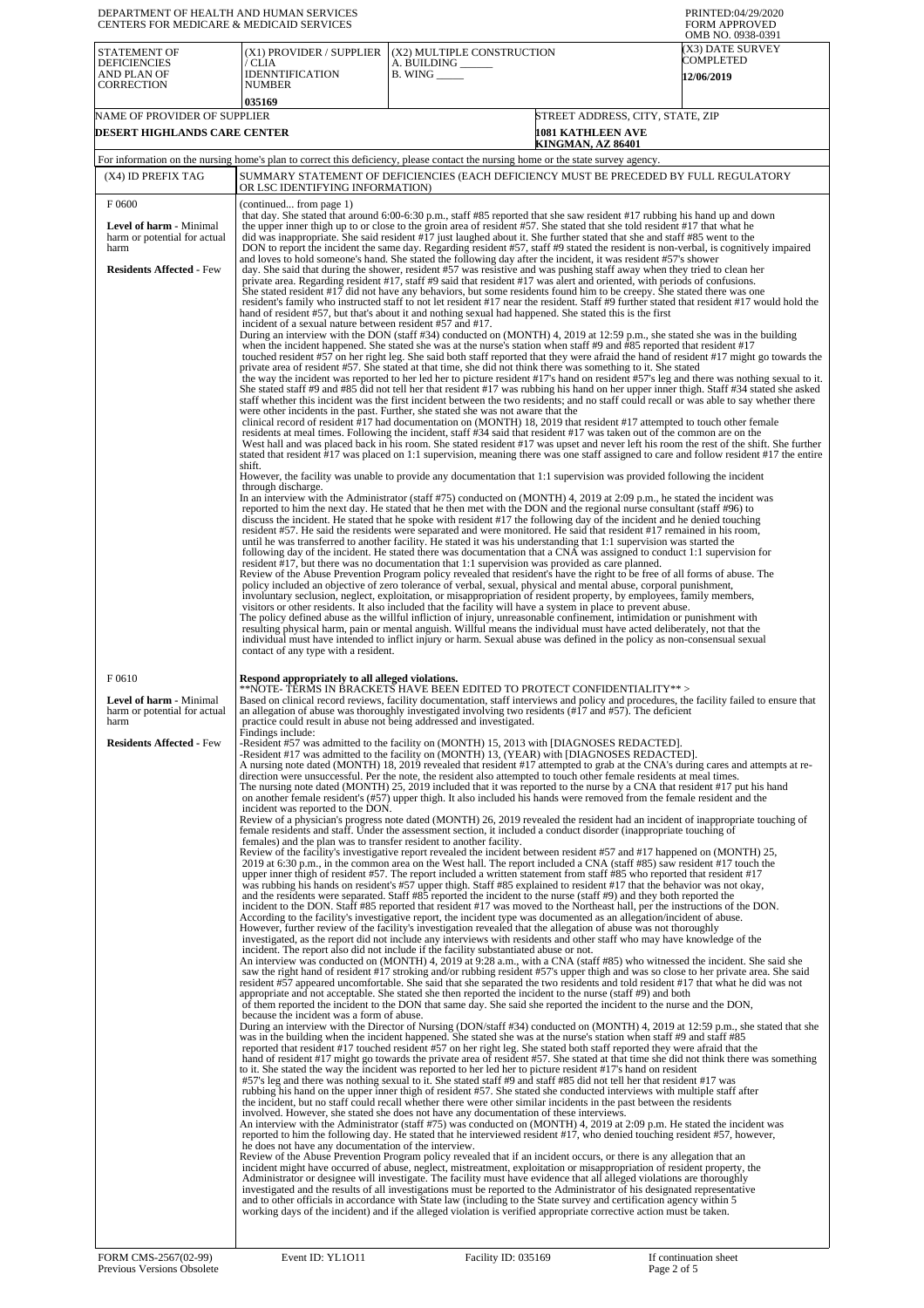| DEPARTMENT OF HEALTH AND HUMAN SERVICES<br><b>CENTERS FOR MEDICARE &amp; MEDICAID SERVICES</b> |                                                                                                                                                                                                                                                                                                                                                                                                                                                                                                                                                                                                                                                                                                                                                                                                                                                                                                                                                                                                                                                                                                                                                                                                                                                                                                                                                                                                                                                                                                                                                                                                                                                                                                                                                                                                                                                                                                                                                                                                                                                                                                                                                                                                                                                                                                                                                                                                                                                                                                                                                                                                                                                                                                                                                                                                                                                                                                                                                                                                                                                                                                                                                                                                                                                                                                                                                                                                                                                                                                                                                                                                                                                                     |                                                                                                                                                                                                                                                                                                                                                                                                                                                                                                                                                                                                                                                                                                                                                                                                                                                                                                                                                                                                                                                                                                                                                    | PRINTED:04/29/2020<br><b>FORM APPROVED</b><br>OMB NO. 0938-0391                                                                                                                                                                                                                                                                                                                                                                                                                                                                                                                                                                                                                                                                                                                                                                                                                                                                                                                                                                                             |
|------------------------------------------------------------------------------------------------|---------------------------------------------------------------------------------------------------------------------------------------------------------------------------------------------------------------------------------------------------------------------------------------------------------------------------------------------------------------------------------------------------------------------------------------------------------------------------------------------------------------------------------------------------------------------------------------------------------------------------------------------------------------------------------------------------------------------------------------------------------------------------------------------------------------------------------------------------------------------------------------------------------------------------------------------------------------------------------------------------------------------------------------------------------------------------------------------------------------------------------------------------------------------------------------------------------------------------------------------------------------------------------------------------------------------------------------------------------------------------------------------------------------------------------------------------------------------------------------------------------------------------------------------------------------------------------------------------------------------------------------------------------------------------------------------------------------------------------------------------------------------------------------------------------------------------------------------------------------------------------------------------------------------------------------------------------------------------------------------------------------------------------------------------------------------------------------------------------------------------------------------------------------------------------------------------------------------------------------------------------------------------------------------------------------------------------------------------------------------------------------------------------------------------------------------------------------------------------------------------------------------------------------------------------------------------------------------------------------------------------------------------------------------------------------------------------------------------------------------------------------------------------------------------------------------------------------------------------------------------------------------------------------------------------------------------------------------------------------------------------------------------------------------------------------------------------------------------------------------------------------------------------------------------------------------------------------------------------------------------------------------------------------------------------------------------------------------------------------------------------------------------------------------------------------------------------------------------------------------------------------------------------------------------------------------------------------------------------------------------------------------------------------------|----------------------------------------------------------------------------------------------------------------------------------------------------------------------------------------------------------------------------------------------------------------------------------------------------------------------------------------------------------------------------------------------------------------------------------------------------------------------------------------------------------------------------------------------------------------------------------------------------------------------------------------------------------------------------------------------------------------------------------------------------------------------------------------------------------------------------------------------------------------------------------------------------------------------------------------------------------------------------------------------------------------------------------------------------------------------------------------------------------------------------------------------------|-------------------------------------------------------------------------------------------------------------------------------------------------------------------------------------------------------------------------------------------------------------------------------------------------------------------------------------------------------------------------------------------------------------------------------------------------------------------------------------------------------------------------------------------------------------------------------------------------------------------------------------------------------------------------------------------------------------------------------------------------------------------------------------------------------------------------------------------------------------------------------------------------------------------------------------------------------------------------------------------------------------------------------------------------------------|
| <b>STATEMENT OF</b><br><b>DEFICIENCIES</b><br>AND PLAN OF<br><b>CORRECTION</b>                 | (X1) PROVIDER / SUPPLIER<br>/ CLIA<br><b>IDENNTIFICATION</b><br><b>NUMBER</b>                                                                                                                                                                                                                                                                                                                                                                                                                                                                                                                                                                                                                                                                                                                                                                                                                                                                                                                                                                                                                                                                                                                                                                                                                                                                                                                                                                                                                                                                                                                                                                                                                                                                                                                                                                                                                                                                                                                                                                                                                                                                                                                                                                                                                                                                                                                                                                                                                                                                                                                                                                                                                                                                                                                                                                                                                                                                                                                                                                                                                                                                                                                                                                                                                                                                                                                                                                                                                                                                                                                                                                                       | (X2) MULTIPLE CONSTRUCTION<br>A. BUILDING<br><b>B. WING</b>                                                                                                                                                                                                                                                                                                                                                                                                                                                                                                                                                                                                                                                                                                                                                                                                                                                                                                                                                                                                                                                                                        | (X3) DATE SURVEY<br><b>COMPLETED</b><br><b>12/06/2019</b>                                                                                                                                                                                                                                                                                                                                                                                                                                                                                                                                                                                                                                                                                                                                                                                                                                                                                                                                                                                                   |
| NAME OF PROVIDER OF SUPPLIER                                                                   | 035169                                                                                                                                                                                                                                                                                                                                                                                                                                                                                                                                                                                                                                                                                                                                                                                                                                                                                                                                                                                                                                                                                                                                                                                                                                                                                                                                                                                                                                                                                                                                                                                                                                                                                                                                                                                                                                                                                                                                                                                                                                                                                                                                                                                                                                                                                                                                                                                                                                                                                                                                                                                                                                                                                                                                                                                                                                                                                                                                                                                                                                                                                                                                                                                                                                                                                                                                                                                                                                                                                                                                                                                                                                                              |                                                                                                                                                                                                                                                                                                                                                                                                                                                                                                                                                                                                                                                                                                                                                                                                                                                                                                                                                                                                                                                                                                                                                    | STREET ADDRESS, CITY, STATE, ZIP                                                                                                                                                                                                                                                                                                                                                                                                                                                                                                                                                                                                                                                                                                                                                                                                                                                                                                                                                                                                                            |
| <b>DESERT HIGHLANDS CARE CENTER</b>                                                            |                                                                                                                                                                                                                                                                                                                                                                                                                                                                                                                                                                                                                                                                                                                                                                                                                                                                                                                                                                                                                                                                                                                                                                                                                                                                                                                                                                                                                                                                                                                                                                                                                                                                                                                                                                                                                                                                                                                                                                                                                                                                                                                                                                                                                                                                                                                                                                                                                                                                                                                                                                                                                                                                                                                                                                                                                                                                                                                                                                                                                                                                                                                                                                                                                                                                                                                                                                                                                                                                                                                                                                                                                                                                     |                                                                                                                                                                                                                                                                                                                                                                                                                                                                                                                                                                                                                                                                                                                                                                                                                                                                                                                                                                                                                                                                                                                                                    | 1081 KATHLEEN AVE                                                                                                                                                                                                                                                                                                                                                                                                                                                                                                                                                                                                                                                                                                                                                                                                                                                                                                                                                                                                                                           |
|                                                                                                |                                                                                                                                                                                                                                                                                                                                                                                                                                                                                                                                                                                                                                                                                                                                                                                                                                                                                                                                                                                                                                                                                                                                                                                                                                                                                                                                                                                                                                                                                                                                                                                                                                                                                                                                                                                                                                                                                                                                                                                                                                                                                                                                                                                                                                                                                                                                                                                                                                                                                                                                                                                                                                                                                                                                                                                                                                                                                                                                                                                                                                                                                                                                                                                                                                                                                                                                                                                                                                                                                                                                                                                                                                                                     | For information on the nursing home's plan to correct this deficiency, please contact the nursing home or the state survey agency.                                                                                                                                                                                                                                                                                                                                                                                                                                                                                                                                                                                                                                                                                                                                                                                                                                                                                                                                                                                                                 | <b>KINGMAN, AZ 86401</b>                                                                                                                                                                                                                                                                                                                                                                                                                                                                                                                                                                                                                                                                                                                                                                                                                                                                                                                                                                                                                                    |
| (X4) ID PREFIX TAG                                                                             |                                                                                                                                                                                                                                                                                                                                                                                                                                                                                                                                                                                                                                                                                                                                                                                                                                                                                                                                                                                                                                                                                                                                                                                                                                                                                                                                                                                                                                                                                                                                                                                                                                                                                                                                                                                                                                                                                                                                                                                                                                                                                                                                                                                                                                                                                                                                                                                                                                                                                                                                                                                                                                                                                                                                                                                                                                                                                                                                                                                                                                                                                                                                                                                                                                                                                                                                                                                                                                                                                                                                                                                                                                                                     |                                                                                                                                                                                                                                                                                                                                                                                                                                                                                                                                                                                                                                                                                                                                                                                                                                                                                                                                                                                                                                                                                                                                                    | SUMMARY STATEMENT OF DEFICIENCIES (EACH DEFICIENCY MUST BE PRECEDED BY FULL REGULATORY                                                                                                                                                                                                                                                                                                                                                                                                                                                                                                                                                                                                                                                                                                                                                                                                                                                                                                                                                                      |
| F0610                                                                                          | OR LSC IDENTIFYING INFORMATION)<br>(continued from page 2)                                                                                                                                                                                                                                                                                                                                                                                                                                                                                                                                                                                                                                                                                                                                                                                                                                                                                                                                                                                                                                                                                                                                                                                                                                                                                                                                                                                                                                                                                                                                                                                                                                                                                                                                                                                                                                                                                                                                                                                                                                                                                                                                                                                                                                                                                                                                                                                                                                                                                                                                                                                                                                                                                                                                                                                                                                                                                                                                                                                                                                                                                                                                                                                                                                                                                                                                                                                                                                                                                                                                                                                                          |                                                                                                                                                                                                                                                                                                                                                                                                                                                                                                                                                                                                                                                                                                                                                                                                                                                                                                                                                                                                                                                                                                                                                    |                                                                                                                                                                                                                                                                                                                                                                                                                                                                                                                                                                                                                                                                                                                                                                                                                                                                                                                                                                                                                                                             |
| Level of harm - Minimal<br>harm or potential for actual<br>harm                                |                                                                                                                                                                                                                                                                                                                                                                                                                                                                                                                                                                                                                                                                                                                                                                                                                                                                                                                                                                                                                                                                                                                                                                                                                                                                                                                                                                                                                                                                                                                                                                                                                                                                                                                                                                                                                                                                                                                                                                                                                                                                                                                                                                                                                                                                                                                                                                                                                                                                                                                                                                                                                                                                                                                                                                                                                                                                                                                                                                                                                                                                                                                                                                                                                                                                                                                                                                                                                                                                                                                                                                                                                                                                     |                                                                                                                                                                                                                                                                                                                                                                                                                                                                                                                                                                                                                                                                                                                                                                                                                                                                                                                                                                                                                                                                                                                                                    |                                                                                                                                                                                                                                                                                                                                                                                                                                                                                                                                                                                                                                                                                                                                                                                                                                                                                                                                                                                                                                                             |
| <b>Residents Affected - Few</b><br>F0684                                                       |                                                                                                                                                                                                                                                                                                                                                                                                                                                                                                                                                                                                                                                                                                                                                                                                                                                                                                                                                                                                                                                                                                                                                                                                                                                                                                                                                                                                                                                                                                                                                                                                                                                                                                                                                                                                                                                                                                                                                                                                                                                                                                                                                                                                                                                                                                                                                                                                                                                                                                                                                                                                                                                                                                                                                                                                                                                                                                                                                                                                                                                                                                                                                                                                                                                                                                                                                                                                                                                                                                                                                                                                                                                                     | Provide appropriate treatment and care according to orders, resident's preferences and                                                                                                                                                                                                                                                                                                                                                                                                                                                                                                                                                                                                                                                                                                                                                                                                                                                                                                                                                                                                                                                             |                                                                                                                                                                                                                                                                                                                                                                                                                                                                                                                                                                                                                                                                                                                                                                                                                                                                                                                                                                                                                                                             |
| Level of harm - Minimal<br>harm or potential for actual<br>harm                                | goals.                                                                                                                                                                                                                                                                                                                                                                                                                                                                                                                                                                                                                                                                                                                                                                                                                                                                                                                                                                                                                                                                                                                                                                                                                                                                                                                                                                                                                                                                                                                                                                                                                                                                                                                                                                                                                                                                                                                                                                                                                                                                                                                                                                                                                                                                                                                                                                                                                                                                                                                                                                                                                                                                                                                                                                                                                                                                                                                                                                                                                                                                                                                                                                                                                                                                                                                                                                                                                                                                                                                                                                                                                                                              | **NOTE- TERMS IN BRACKETS HAVE BEEN EDITED TO PROTECT CONFIDENTIALITY**><br>Based on clinical record review, staff interviews and review of policies and procedures, the facility failed to ensure one<br>resident (#55) was provided care and treatment in accordance with professional standards of practice. The deficient                                                                                                                                                                                                                                                                                                                                                                                                                                                                                                                                                                                                                                                                                                                                                                                                                      |                                                                                                                                                                                                                                                                                                                                                                                                                                                                                                                                                                                                                                                                                                                                                                                                                                                                                                                                                                                                                                                             |
| <b>Residents Affected - Few</b>                                                                | practice could result in complications related to skin issues and lack of follow-up and appropriate interventions.<br>Findings include:<br>Resident #55 was admitted to the facility on (MONTH) 29, 2013, with [DIAGNOSES REDACTED].<br>Review of a quarterly Minimum Data Set (MDS) assessment dated (MONTH) 3, 2019, revealed a Brief Interview for Mental Status<br>score of 9, which indicated the resident had moderate cognitive impairment. The MDS included the resident was totally<br>dependant on two staff with bed mobility and transfers and required supervision/set up with meals.<br>A nurse progress note dated (MONTH) 19, 2019 revealed the following: When tray was set on table, resident pushed back on the table<br>making soup splash onto her abdomen. The abdomen was red and that cool wash cloths and an ice pack were applied.<br>Review of an incident/accident report dated (MONTH) 19, 2019 revealed the resident spilled hot soup on her abdomen causing a burn,<br>which was treated with cool wash rags and an ice pack and Tylenol was given for pain.<br>A physician's order dated (MONTH) 20, 2019 included to apply aloe vera protectant cream to midriff area two times a day<br>until healed. A second order included for [MEDICATION NAME] 50 milligram (mg) one tablet by mouth as needed two times a day<br>for pain.<br>A nurse progress note dated (MONTH) 20, 2019 revealed that a new order was obtained for the midriff area and that the area<br>was slightly pink.<br>Review of the (MONTH) 2019 Medication Administration Record [REDACTED].<br>A nurse progress note dated (MONTH) 21, 2019 included documentation that the midriff region measured 11 cm by 15 cm and was<br>moderately pink with few intact blistering and a few broken diffuse blister like areas, with a small amount of serous<br>drainage and there were no signs or symptoms of infection.<br>However, there was no clinical record documentation that the physician was notified that the burn area had developed<br>blisters.<br>A skin assessment dated (MONTH) 22, 2019 revealed a red blistered area to the midriff.<br>Review of a nurse progress note dated (MONTH) 22, 2019 revealed the pinkness had decreased to the midriff region, with a few<br>remaining blisters intact. The note included no drainage observed, no signs or symptoms of infection and that aloe vera<br>cream was applied as ordered. A second nurse progress note revealed that the midriff was dark pink, with fluid filled areas on the top<br>and lower area. The note included the resident had stated that the aloe vera cream burned the affected area.<br>However, there was no documentation that the physician was notified of this.<br>A physician's order dated (MONTH) 24, 2019 included for [MEDICATION NAME] cream 1% two times a day and to cover the burn<br>with an abdominal dressing.<br>Review of a nurse progress note dated (MONTH) 26, 2019 revealed a registered Nurse (RN) assessed the resident's burn on the<br>midriff and noted open blisters. The note included that wound care orders were clarified to include application of an<br>[MEDICATION NAME] dressing with [MEDICATION NAME] cream already in place, due to the abdominal pad adhering to the<br>wound<br>and to gently irrigate wound with wound cleanser before applying cream and [MEDICATION NAME].<br>Review of the physician's orders revealed a clarification order dated (MONTH) 26, 2019 that stated to apply [MEDICATION<br>NAME] 1% cream to burn two times a day, gently irrigate surface area with wound wash, gently pat dry with gauze, apply |                                                                                                                                                                                                                                                                                                                                                                                                                                                                                                                                                                                                                                                                                                                                                                                                                                                                                                                                                                                                                                                                                                                                                    |                                                                                                                                                                                                                                                                                                                                                                                                                                                                                                                                                                                                                                                                                                                                                                                                                                                                                                                                                                                                                                                             |
|                                                                                                | [MEDICATION NAME] two times a day for 10 days to burn.<br>Review of the (MONTH) 2019 MAR indicated [REDACTED].<br>Review of the (MONTH) 2019 MAR indicated [REDACTED].                                                                                                                                                                                                                                                                                                                                                                                                                                                                                                                                                                                                                                                                                                                                                                                                                                                                                                                                                                                                                                                                                                                                                                                                                                                                                                                                                                                                                                                                                                                                                                                                                                                                                                                                                                                                                                                                                                                                                                                                                                                                                                                                                                                                                                                                                                                                                                                                                                                                                                                                                                                                                                                                                                                                                                                                                                                                                                                                                                                                                                                                                                                                                                                                                                                                                                                                                                                                                                                                                              | cream and cover with [MEDICATION NAME] layer and abdominal dressing.<br>A nurse progress note dated (MONTH) 28, 2019 revealed the resident was seen by the doctor and orders were received for<br>A physician's note dated (MONTH) 28, 2019 revealed the resident had a burn on the abdomen, with open blister. The note<br>indicated abdominal [MEDICAL CONDITION] and included Keflex.<br>seven days to prevent infection to burn. A second order included to discontinue the [MEDICATION NAME] and apply<br>A care plan for at risk of skin breakdown included the following interventions: report changes in skin status to the<br>physician and notify the nurse immediately of any new areas of skin breakdown, redness, blisters, bruises, discoloration.<br>However, the care plan was not revised to reflect the burn injury or any interventions for the care of the burn.<br>Review of a skin assessment dated (MONTH) 6, 2019 revealed the resident's abdomen was pink with open area.                                                                                                                                                 | Keflex (antibiotic) for infection [MEDICATION NAME] for burn on abdomen/chest and to apply [MEDICATION NAME].<br>Review of the physician's orders dated (MONTH) 28, 2019 revealed orders for Keflex 500 mg by mouth three times a day for                                                                                                                                                                                                                                                                                                                                                                                                                                                                                                                                                                                                                                                                                                                                                                                                                   |
|                                                                                                | burn (either second or 3rd degree), the section was left blank.<br>pillow case over the resident's stomach.<br>and a bandage.                                                                                                                                                                                                                                                                                                                                                                                                                                                                                                                                                                                                                                                                                                                                                                                                                                                                                                                                                                                                                                                                                                                                                                                                                                                                                                                                                                                                                                                                                                                                                                                                                                                                                                                                                                                                                                                                                                                                                                                                                                                                                                                                                                                                                                                                                                                                                                                                                                                                                                                                                                                                                                                                                                                                                                                                                                                                                                                                                                                                                                                                                                                                                                                                                                                                                                                                                                                                                                                                                                                                       | A skin assessment dated (MONTH) 12, 2019 revealed the resident's abdomen was pink.<br>A skin assessment dated (MONTH) 20, 2019 did not address the condition of the resident's abdomen.<br>A skin assessment dated (MONTH) 27, 2019 included the resident's midriff was healed.<br>and that she thinks the facility staff put something on the area to reduce the burning.<br>stated that she got the nurse and the nurse dried the resident off and placed ice packs from the freezer, wrapped in a<br>she was caring for resident #55 at the time of the incident. She stated the CNA came and got her and she lifted the<br>doctor for direction. She stated that she did not put a freezer ice pack on the burn. She stated the doctor ordered cream<br>be that staff do first aid, call the doctor, fill out an incident report, contact the administrator or the                                                                                                                                                                                                                                                                             | Review of a quarterly MDS assessment dated (MONTH) 15, 2019 revealed that in the section to document if the resident had a<br>An interview was conducted with resident #55 on (MONTH) 3, 2019 at 9:48 a.m. She stated that soup had spilled on her chest<br>An interview was conducted with a former facility Certified Nursing Assistant (CNA/staff #98) on (MONTH) 3, 2019 at 1:26<br>p.m. She stated that she was working and remembered when resident #55 had pushed on her tray and soup splashed on her. She<br>An interview was conducted with a Licensed Practical Nurse (LPN/staff #9) on (MONTH) 4, 2019 at 10:47 a.m. She stated that<br>resident's gown and there was a very red decent sized burn which she covered with a cool washcloth, and then contacted the<br>An interview was conducted with the Director of Nursing (DON/staff #34) on (MONTH) 4, 2019 at 11:01 a.m. She stated that she<br>was out of the building at the time of the burn incident for resident #55. She stated that her expectation regarding a burn injury, would |
|                                                                                                | healing.                                                                                                                                                                                                                                                                                                                                                                                                                                                                                                                                                                                                                                                                                                                                                                                                                                                                                                                                                                                                                                                                                                                                                                                                                                                                                                                                                                                                                                                                                                                                                                                                                                                                                                                                                                                                                                                                                                                                                                                                                                                                                                                                                                                                                                                                                                                                                                                                                                                                                                                                                                                                                                                                                                                                                                                                                                                                                                                                                                                                                                                                                                                                                                                                                                                                                                                                                                                                                                                                                                                                                                                                                                                            | DON, and then have the doctor come in to see the resident or send the resident out to the emergency room to be assessed.<br>She stated that appropriate first aid would be cold water and cool compresses. She stated that the application of an ice<br>pack would not be appropriate, because it could cause more tissue damage and increased third spacing. She stated that a<br>nurse would be expected to know not to use ice on a burn, based on her professional knowledge. She also stated that the<br>burn should have been on the care plan and that staff did not meet her expectations for care planning.<br>not put an uncovered ice pack on a burn, because if would damage the tissues by decreasing circulation.<br>called when the wound developed blisters for potential order changes.<br>the administration record she would not be able to show that the care was provided as ordered. She stated her<br>expectations are that treatments are done as ordered and documented in the administration record or the progress note. She<br>stated that any care not documented did not follow her expectations or facility policy. | Another interview was conducted with staff #9 on (MONTH) 4, 2019 at 12:02 p.m. She reviewed the (MONTH) 19, 2019 incident<br>report that she had completed for the burn injury on resident #55 and noted that the documentation included an ice pack was<br>administered and stated that she had applied an ice pack. She said the ice pack was covered with a towel or a washcloth, as she would<br>Another interview was conducted with the DON on (MONTH) 4, 2019 at 12:08 p.m. She stated that the physician should have been<br>Another interview was conducted with the DON on (MONTH) 5, 2019 at 9:27 a.m. She stated that if the treatment was not signed on<br>Review of the facility policy on wound and skin care protocols revealed the purpose was to promote a systematic approach and<br>monitoring process for the care of residents with existing wounds, with an objective to maintain skin integrity and promote wound                                                                                                                   |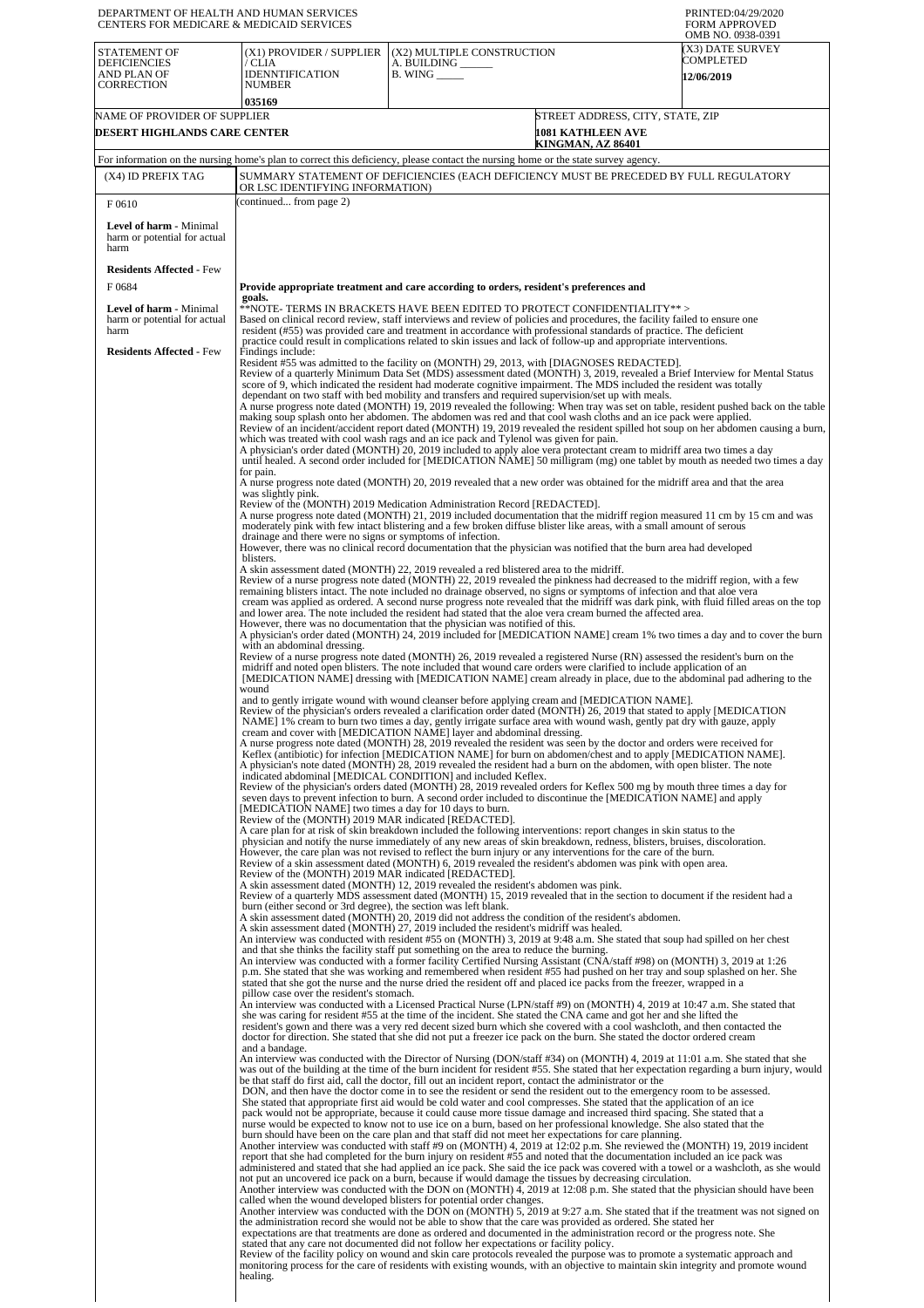FORM CMS-2567(02-99) Previous Versions Obsolete

Event ID: YL1O11 Facility ID: 035169 If continuation sheet<br>Page 3 of 5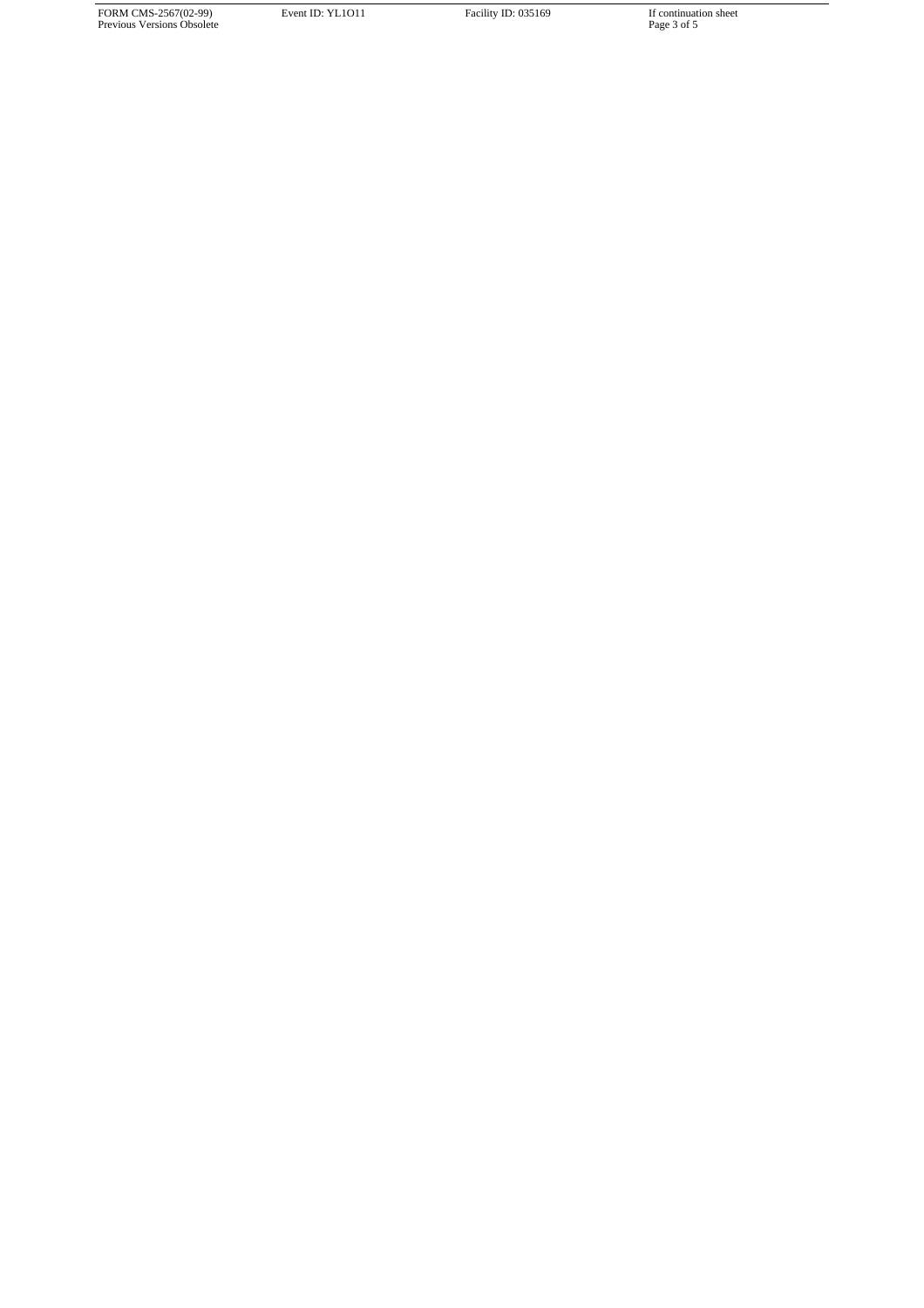| DEPARTMENT OF HEALTH AND HUMAN SERVICES<br>CENTERS FOR MEDICARE & MEDICAID SERVICES                          |                                                                                                                                                                                                                                                                                                                                                                                                                                                                                                                                                                                                                                                                                                                                                                                                                                                                                                                      |                                                                                                                                                                                                                                                                                                                                                                                                                                                                                                                                                                                                                                                                                                                                                                                                                                                                                                                                                                                                                                                                                                                                                                                                                                                                                                                                                                                                                                                                                                                                                                                                                                                                                                                                                                                                                                                                                                                                                                                                                                                                                                                                                                                                                                                                                                                                                                                                                                                                                                                                                                                                                                                                                                                                                                                                                                                                                                                                                                                                                                                                                                                                                                                                                                                                                                                                                                                                                                                                                                                                                                                                                                                                                                                                                                                                                                                                                                                                                                                                                                                                                                                                                                                                                                                                                                                                                                                                                                                                                                                                                                                                                                                                                                                                                                                                                                                                                                                                                                                                                                                                                                                                                                                                                                                                                                                                                                                                                                                                                                                | PRINTED:04/29/2020<br><b>FORM APPROVED</b><br>OMB NO. 0938-0391 |
|--------------------------------------------------------------------------------------------------------------|----------------------------------------------------------------------------------------------------------------------------------------------------------------------------------------------------------------------------------------------------------------------------------------------------------------------------------------------------------------------------------------------------------------------------------------------------------------------------------------------------------------------------------------------------------------------------------------------------------------------------------------------------------------------------------------------------------------------------------------------------------------------------------------------------------------------------------------------------------------------------------------------------------------------|----------------------------------------------------------------------------------------------------------------------------------------------------------------------------------------------------------------------------------------------------------------------------------------------------------------------------------------------------------------------------------------------------------------------------------------------------------------------------------------------------------------------------------------------------------------------------------------------------------------------------------------------------------------------------------------------------------------------------------------------------------------------------------------------------------------------------------------------------------------------------------------------------------------------------------------------------------------------------------------------------------------------------------------------------------------------------------------------------------------------------------------------------------------------------------------------------------------------------------------------------------------------------------------------------------------------------------------------------------------------------------------------------------------------------------------------------------------------------------------------------------------------------------------------------------------------------------------------------------------------------------------------------------------------------------------------------------------------------------------------------------------------------------------------------------------------------------------------------------------------------------------------------------------------------------------------------------------------------------------------------------------------------------------------------------------------------------------------------------------------------------------------------------------------------------------------------------------------------------------------------------------------------------------------------------------------------------------------------------------------------------------------------------------------------------------------------------------------------------------------------------------------------------------------------------------------------------------------------------------------------------------------------------------------------------------------------------------------------------------------------------------------------------------------------------------------------------------------------------------------------------------------------------------------------------------------------------------------------------------------------------------------------------------------------------------------------------------------------------------------------------------------------------------------------------------------------------------------------------------------------------------------------------------------------------------------------------------------------------------------------------------------------------------------------------------------------------------------------------------------------------------------------------------------------------------------------------------------------------------------------------------------------------------------------------------------------------------------------------------------------------------------------------------------------------------------------------------------------------------------------------------------------------------------------------------------------------------------------------------------------------------------------------------------------------------------------------------------------------------------------------------------------------------------------------------------------------------------------------------------------------------------------------------------------------------------------------------------------------------------------------------------------------------------------------------------------------------------------------------------------------------------------------------------------------------------------------------------------------------------------------------------------------------------------------------------------------------------------------------------------------------------------------------------------------------------------------------------------------------------------------------------------------------------------------------------------------------------------------------------------------------------------------------------------------------------------------------------------------------------------------------------------------------------------------------------------------------------------------------------------------------------------------------------------------------------------------------------------------------------------------------------------------------------------------------------------------------------------------------------------------------|-----------------------------------------------------------------|
| <b>STATEMENT OF</b><br><b>DEFICIENCIES</b><br>AND PLAN OF<br><b>CORRECTION</b>                               | (X1) PROVIDER / SUPPLIER<br>/ CLIA<br><b>IDENNTIFICATION</b><br><b>NUMBER</b>                                                                                                                                                                                                                                                                                                                                                                                                                                                                                                                                                                                                                                                                                                                                                                                                                                        | (X2) MULTIPLE CONSTRUCTION<br>A. BUILDING _<br><b>B. WING</b>                                                                                                                                                                                                                                                                                                                                                                                                                                                                                                                                                                                                                                                                                                                                                                                                                                                                                                                                                                                                                                                                                                                                                                                                                                                                                                                                                                                                                                                                                                                                                                                                                                                                                                                                                                                                                                                                                                                                                                                                                                                                                                                                                                                                                                                                                                                                                                                                                                                                                                                                                                                                                                                                                                                                                                                                                                                                                                                                                                                                                                                                                                                                                                                                                                                                                                                                                                                                                                                                                                                                                                                                                                                                                                                                                                                                                                                                                                                                                                                                                                                                                                                                                                                                                                                                                                                                                                                                                                                                                                                                                                                                                                                                                                                                                                                                                                                                                                                                                                                                                                                                                                                                                                                                                                                                                                                                                                                                                                                  | (X3) DATE SURVEY<br>COMPLETED<br><b>12/06/2019</b>              |
| NAME OF PROVIDER OF SUPPLIER                                                                                 | 035169                                                                                                                                                                                                                                                                                                                                                                                                                                                                                                                                                                                                                                                                                                                                                                                                                                                                                                               |                                                                                                                                                                                                                                                                                                                                                                                                                                                                                                                                                                                                                                                                                                                                                                                                                                                                                                                                                                                                                                                                                                                                                                                                                                                                                                                                                                                                                                                                                                                                                                                                                                                                                                                                                                                                                                                                                                                                                                                                                                                                                                                                                                                                                                                                                                                                                                                                                                                                                                                                                                                                                                                                                                                                                                                                                                                                                                                                                                                                                                                                                                                                                                                                                                                                                                                                                                                                                                                                                                                                                                                                                                                                                                                                                                                                                                                                                                                                                                                                                                                                                                                                                                                                                                                                                                                                                                                                                                                                                                                                                                                                                                                                                                                                                                                                                                                                                                                                                                                                                                                                                                                                                                                                                                                                                                                                                                                                                                                                                                                | STREET ADDRESS. CITY. STATE. ZIP                                |
| DESERT HIGHLANDS CARE CENTER                                                                                 |                                                                                                                                                                                                                                                                                                                                                                                                                                                                                                                                                                                                                                                                                                                                                                                                                                                                                                                      | 1081 KATHLEEN AVE<br><b>KINGMAN, AZ 86401</b>                                                                                                                                                                                                                                                                                                                                                                                                                                                                                                                                                                                                                                                                                                                                                                                                                                                                                                                                                                                                                                                                                                                                                                                                                                                                                                                                                                                                                                                                                                                                                                                                                                                                                                                                                                                                                                                                                                                                                                                                                                                                                                                                                                                                                                                                                                                                                                                                                                                                                                                                                                                                                                                                                                                                                                                                                                                                                                                                                                                                                                                                                                                                                                                                                                                                                                                                                                                                                                                                                                                                                                                                                                                                                                                                                                                                                                                                                                                                                                                                                                                                                                                                                                                                                                                                                                                                                                                                                                                                                                                                                                                                                                                                                                                                                                                                                                                                                                                                                                                                                                                                                                                                                                                                                                                                                                                                                                                                                                                                  |                                                                 |
|                                                                                                              |                                                                                                                                                                                                                                                                                                                                                                                                                                                                                                                                                                                                                                                                                                                                                                                                                                                                                                                      | For information on the nursing home's plan to correct this deficiency, please contact the nursing home or the state survey agency.                                                                                                                                                                                                                                                                                                                                                                                                                                                                                                                                                                                                                                                                                                                                                                                                                                                                                                                                                                                                                                                                                                                                                                                                                                                                                                                                                                                                                                                                                                                                                                                                                                                                                                                                                                                                                                                                                                                                                                                                                                                                                                                                                                                                                                                                                                                                                                                                                                                                                                                                                                                                                                                                                                                                                                                                                                                                                                                                                                                                                                                                                                                                                                                                                                                                                                                                                                                                                                                                                                                                                                                                                                                                                                                                                                                                                                                                                                                                                                                                                                                                                                                                                                                                                                                                                                                                                                                                                                                                                                                                                                                                                                                                                                                                                                                                                                                                                                                                                                                                                                                                                                                                                                                                                                                                                                                                                                             |                                                                 |
| (X4) ID PREFIX TAG                                                                                           | OR LSC IDENTIFYING INFORMATION)                                                                                                                                                                                                                                                                                                                                                                                                                                                                                                                                                                                                                                                                                                                                                                                                                                                                                      | SUMMARY STATEMENT OF DEFICIENCIES (EACH DEFICIENCY MUST BE PRECEDED BY FULL REGULATORY                                                                                                                                                                                                                                                                                                                                                                                                                                                                                                                                                                                                                                                                                                                                                                                                                                                                                                                                                                                                                                                                                                                                                                                                                                                                                                                                                                                                                                                                                                                                                                                                                                                                                                                                                                                                                                                                                                                                                                                                                                                                                                                                                                                                                                                                                                                                                                                                                                                                                                                                                                                                                                                                                                                                                                                                                                                                                                                                                                                                                                                                                                                                                                                                                                                                                                                                                                                                                                                                                                                                                                                                                                                                                                                                                                                                                                                                                                                                                                                                                                                                                                                                                                                                                                                                                                                                                                                                                                                                                                                                                                                                                                                                                                                                                                                                                                                                                                                                                                                                                                                                                                                                                                                                                                                                                                                                                                                                                         |                                                                 |
| F0684<br>Level of harm - Minimal<br>harm or potential for actual<br>harm<br><b>Residents Affected - Few</b>  | (continued from page 3)<br>A policy on charting and documentation revealed all services provided to the resident shall be documented in the resident's<br>medical record. The policy included that treatments performed are to be documented in the resident's medical record.<br>Review of the policy on First Aid Treatment revealed that residents who experience minor injuries shall be treated at the<br>facility and if the injuries cannot be treated with basic first aid intervention, the emergency medical system will be<br>activated. The policy included that the goal is to enable employees to provide basic life support and/or first aid<br>intervention to injured residents. The policy stated that basic first aid intervention includes interventions for burns.<br>Review of an article dated (MONTH) 3, 2019 written by the Mayo Clinic revealed that first aid for a burn included to cool |                                                                                                                                                                                                                                                                                                                                                                                                                                                                                                                                                                                                                                                                                                                                                                                                                                                                                                                                                                                                                                                                                                                                                                                                                                                                                                                                                                                                                                                                                                                                                                                                                                                                                                                                                                                                                                                                                                                                                                                                                                                                                                                                                                                                                                                                                                                                                                                                                                                                                                                                                                                                                                                                                                                                                                                                                                                                                                                                                                                                                                                                                                                                                                                                                                                                                                                                                                                                                                                                                                                                                                                                                                                                                                                                                                                                                                                                                                                                                                                                                                                                                                                                                                                                                                                                                                                                                                                                                                                                                                                                                                                                                                                                                                                                                                                                                                                                                                                                                                                                                                                                                                                                                                                                                                                                                                                                                                                                                                                                                                                |                                                                 |
| F0689<br>Level of harm - Minimal<br>harm or potential for actual<br>harm<br><b>Residents Affected - Some</b> | damage to the tissue.<br>supervision to prevent accidents.<br>Findings include:<br>to the abdomen.<br>no range of motion impairment in the upper extremities.<br>drinking fluids or eating soup.<br>order to eat unsupervised.<br>soup to eat unsupervised.<br>accidents.<br>observed without a lid in place.                                                                                                                                                                                                                                                                                                                                                                                                                                                                                                                                                                                                        | the burn. The article stated that the burned area should be held under cool (not cold) running water or to apply a cool,<br>wet compress until the pain eases. The article included don't use ice. Putting ice directly on a burn can cause further<br>Ensure that a nursing home area is free from accident hazards and provides adequate<br>**NOTE- TERMS IN BRACKETS HAVE BEEN EDITED TO PROTECT CONFIDENTIALITY**><br>Based on clinical record reviews, observations, facility documentation, resident and staff interviews, and review of<br>policies and procedures, the facility failed to ensure an intervention to prevent accidents was implemented for one<br>resident (#55) and adequate supervision was provided for three residents (#333, #37 and #68) to prevent accidents. The<br>deficient practice could result residents being at risk for accidents and injury.<br>-Resident #55 was admitted on (MONTH) 21, (YEAR) with [DIAGNOSES REDACTED].<br>A quarterly Minimum Data Set (MDS) assessment dated (MONTH) 3, 2019 revealed a Brief Interview for Mental Status (BIMS)<br>score of 9 which indicated the resident had moderately impaired cognition. The assessment included the resident required<br>setup help and supervision for eating and had no range of motion impairment in the upper extremities.<br>Review of a nursing progress note dated (MONTH) 19, 2019 revealed that when the meal tray was set on the table, the resident<br>pushed back on the table making the soup splash onto her abdomen resulting in the abdomen being red. The note included cool wash<br>cloths and an ice pack were applied and Tylenol was given for pain.<br>Review of an incident/accident report dated (MONTH) 19, 2019 revealed the Certified Nursing Assistant (CNA) put the dinner<br>tray on the over side table and that the resident pushed the tray causing the hot soup to splash which resulted in a burn<br>A nursing note dated (MONTH) 21, 2019 revealed the midriff region burn area measured 11.0 centimeter (cm) by 15 cm, had<br>moderate pink skin with a few intact blisters and a few broken diffuse blister-like areas having small amount of serous<br>drainage. No odor and no signs or symptoms of infection. Aloe-Vera cream was applied to the entire affected skin area. The<br>note included the resident's pain was managed with [MEDICATION NAME].<br>Review of an annual MDS assessment dated (MONTH) 25, 2019 revealed the resident had a BIMS score of 13, which indicated the<br>resident had intact cognition. The assessment included the resident required setup help and supervision for eating and had<br>An undated hot beverage/soup safe handling assessment form revealed the resident was safe to drink hot fluids or eat hot<br>soup with lids unsupervised. The assessment also included the resident had not had any past accidents/incidents with<br>Review of the care plan did not reveal a care plan that addressed the resident needing lids on hot fluids and hot soup in<br>Review of the staff communication form kardex of care needs did not include the resident needed lids on hot fluids and hot<br>During a lunch observation conducted of the resident on (MONTH) 2, 2019, no lid was observed on the resident's coffee cup.<br>An interview was conducted with the resident on (MONTH) 3, 2019 at 9:48 a.m. The resident stated that after the burn she<br>sustained from spilled soup, she did not remember staff discussing prevention measures with her to prevent further<br>An interview was conducted with a former CNA (staff #98) on (MONTH) 3, 2019 at 1:26 p.m. She stated that she was working and<br>remembered when resident #55 had pushed her tray causing the soup to splash on her. She stated that following the incident, she did<br>not received any training relating to the incident or burn risk and that there were no changes in the process of<br>tray delivery from (MONTH) until (MONTH) 2, 2019 when her employment ended.<br>In an interview conducted with the Director of Nursing (DON/staff #34) on (MONTH) 4, 2019 at 11:01 a.m., the DON stated the<br>Hot Beverage/soup safe handling assessment should have been dated and that it would have been implemented after (MONTH)<br>2019. She stated the CNAs would have been made aware of the recommendation for lids on hot fluids and hot soup from the<br>kardex. She stated the resident should have a lid on her coffee and staff should document if the resident refused the lid.<br>The DON also stated the recommendation should have been care planned and it was not.<br>During another observation conducted of the resident on (MONTH) 4, 2019 at 12:56 p.m., the resident's coffee cup on her tray was<br>Review of the facility's guideline and procedure regarding precautions for handling hot beverages revealed staff will<br>monitor, serve and hold hot beverage/soup in a safe manner to prevent potential burns. Additional precautions will be based on the<br>needs of each resident and will include assessing and identifying those individuals served who are at high risk for<br>burning themselves with hot beverages, ensuring staff monitors the identified high risk resident during meal times and/or<br>when hot beverages are served, and educating resident, family and staff about the risk related to hot beverage.<br>-Resident #333 was admitted on (MONTH) 8, 2019 with [DIAGNOSES REDACTED]. |                                                                 |
|                                                                                                              | was signed by the resident.<br>simple but limited choices and give reasonable time for responses.<br>person assistance for most activities of daily living (ADL).<br>disorganized thinking.                                                                                                                                                                                                                                                                                                                                                                                                                                                                                                                                                                                                                                                                                                                          | Review of the clinical record revealed a non-emergent Medical Transportation risk/benefit Statement dated (MONTH) 8, 2019<br>Review of the care plan with an onset date of (MONTH) 8, 2019 revealed the resident had impaired cognitive skills as<br>evidenced by poor memory and impaired decision making. The goal was that the resident would participate in simple decisions to the<br>extent possible. Interventions included explaining care before providing it and that staff will give the resident<br>The significant change MDS assessment dated (MONTH) 2, 2019 revealed a BIMS score of 7 which indicated the resident had<br>severe cognitive impairment. The assessment included the resident had no behaviors and that he required extensive/total 2+<br>A daily skilled nurse's note dated (MONTH) 25, 2019 included the resident displayed impaired decision making and<br>Review of the facility's incident/accident report for (MONTH) 21, 2019 revealed a statement from a CNA (staff #85) that                                                                                                                                                                                                                                                                                                                                                                                                                                                                                                                                                                                                                                                                                                                                                                                                                                                                                                                                                                                                                                                                                                                                                                                                                                                                                                                                                                                                                                                                                                                                                                                                                                                                                                                                                                                                                                                                                                                                                                                                                                                                                                                                                                                                                                                                                                                                                                                                                                                                                                                                                                                                                                                                                                                                                                                                                                                                                                                                                                                                                                                                                                                                                                                                                                                                                                                                                                                                                                                                                                                                                                                                                                                                                                                                                                                                                                                                                                                                                                                                                                                                                                                                                                                                                                                                                                                                                                                                                                                                                           |                                                                 |
|                                                                                                              | showed no signs of infection.                                                                                                                                                                                                                                                                                                                                                                                                                                                                                                                                                                                                                                                                                                                                                                                                                                                                                        | while pulling the resident who was in a wheelchair out of the transport van, the resident pushed back on the floor, causing his<br>wheelchair to flip back down the ramp. The resident did not hit his head. The report included the resident cut his leg<br>which required 4 stitches. The report did not include whether the attending physician and family were notified, any<br>comments and/or steps taken to prevent recurrences nor the signature of the person completing the form.<br>A late entry nursing progress note dated (MONTH) 22, 2019, for (MONTH) 21, 2019, revealed the resident was being transported by<br>the medical transportation company. The resident tipped over backwards in his wheelchair on the van's ramp, causing a<br>laceration to his left lower leg. During the resident's doctor's appointment, the laceration was sutured. The note included the wound<br>Further review of the clinical record revealed no evidence the resident's attending physician or the resident's family were<br>notified of the incident, any follow-up information, and whether any corrective action was taken.<br>An interview was conducted with the CNA (staff #85) on (MONTH) 4, 2019 at 8:12 a.m. She stated that on the afternoon of<br>(MONTH) 21, 2019, she went with the resident to his physician appointment which was out of state. She stated the resident<br>was transported to the physician's office in a small van provided by the transportation company. Staff #85 stated that<br>during transport, the resident sat in his wheelchair which was secured in the rear of the vehicle. She stated that upon<br>arrival to the appointment, she got out of the van and gathered the resident's paperwork. She stated that she was able to                                                                                                                                                                                                                                                                                                                                                                                                                                                                                                                                                                                                                                                                                                                                                                                                                                                                                                                                                                                                                                                                                                                                                                                                                                                                                                                                                                                                                                                                                                                                                                                                                                                                                                                                                                                                                                                                                                                                                                                                                                                                                                                                                                                                                                                                                                                                                                                                                                                                                                                                                                                                                                                                                                                                                                                                                                                                                                                                                                                                                                                                                                                                                                                                                                                                                                                                                                                                                                                                                                                                                                                                                                                                                                                                 |                                                                 |
| FORM CMS-2567(02-99)                                                                                         | Event ID: YL1011                                                                                                                                                                                                                                                                                                                                                                                                                                                                                                                                                                                                                                                                                                                                                                                                                                                                                                     | Facility ID: 035169                                                                                                                                                                                                                                                                                                                                                                                                                                                                                                                                                                                                                                                                                                                                                                                                                                                                                                                                                                                                                                                                                                                                                                                                                                                                                                                                                                                                                                                                                                                                                                                                                                                                                                                                                                                                                                                                                                                                                                                                                                                                                                                                                                                                                                                                                                                                                                                                                                                                                                                                                                                                                                                                                                                                                                                                                                                                                                                                                                                                                                                                                                                                                                                                                                                                                                                                                                                                                                                                                                                                                                                                                                                                                                                                                                                                                                                                                                                                                                                                                                                                                                                                                                                                                                                                                                                                                                                                                                                                                                                                                                                                                                                                                                                                                                                                                                                                                                                                                                                                                                                                                                                                                                                                                                                                                                                                                                                                                                                                                            | If continuation sheet                                           |